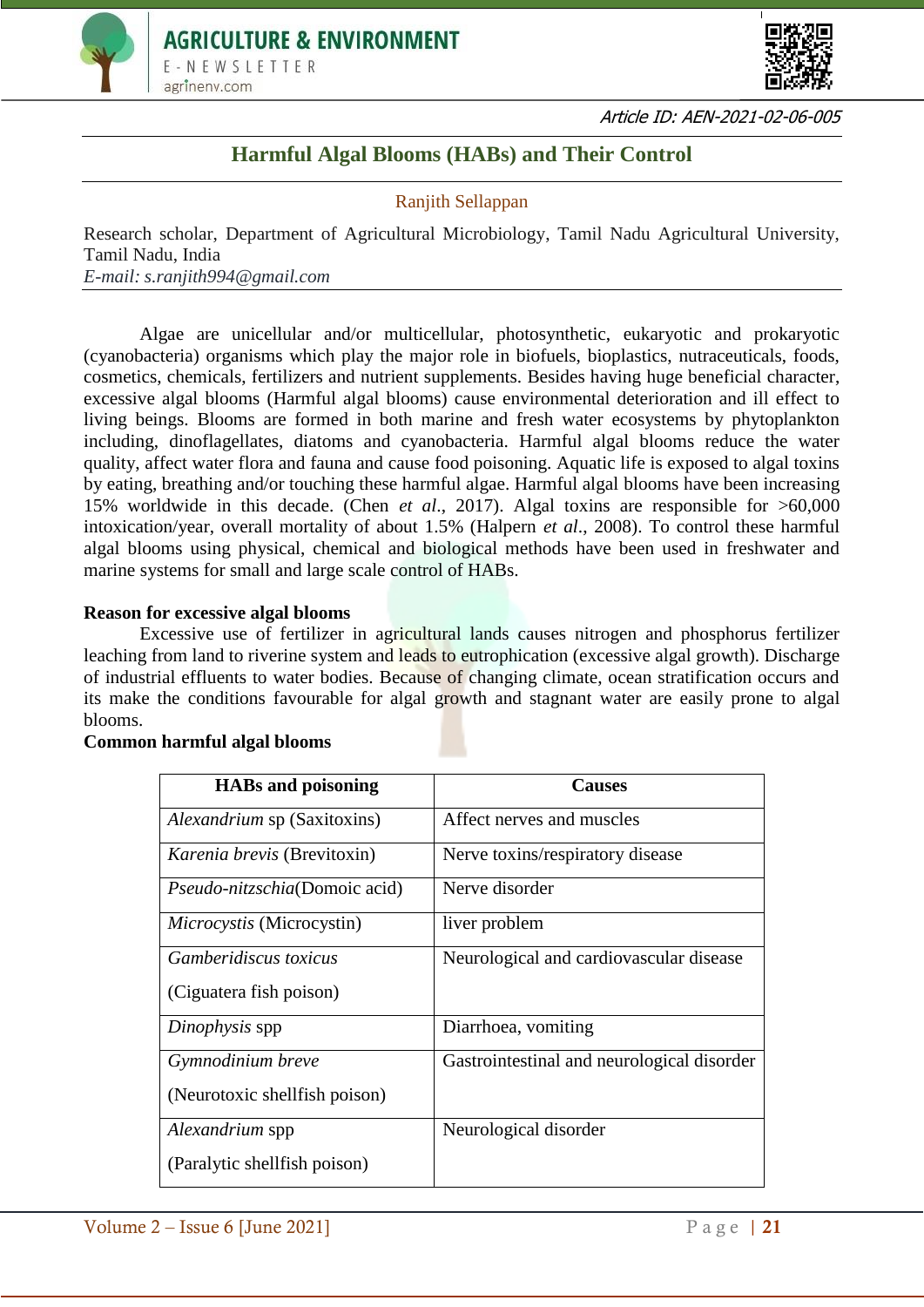



## **Control of HABs**

To control the harmful algae in aquatic ecosystems, control should carry out from head water streams to ocean continuum. Aquatic ecosystems are interconnected; they span from inland mountain streams, down to rivers, lakes and reservoirs, estuaries, and coastal margins. However, most management responses to eutrophication issues involve interventions aimed at treating individual segments of the freshwater-marine continuum and frequently focuses on the problem (blooms) rather than the underlying causes that often take place upstream of the bloom itself. Creation of riparian zone along the water body, growing phytoplankton, removal of bottom sediments is some of the old strategies to overcome and/or reduce harmful algal blooms. In recent days chemical, mechanical and biological methods used in algal bloom control (Sun *et al.,* 2018).

#### **Chemical methods**

| Compound                                     | <b>Mechanisms</b>                                                         | <b>Example</b>                                                     |
|----------------------------------------------|---------------------------------------------------------------------------|--------------------------------------------------------------------|
|                                              |                                                                           |                                                                    |
| Pre-oxidant                                  | Coagulation                                                               | Ozone $(0.6 \text{ mg/l})$ , Chlorine dioxide $(1 \text{ mg/l})$ , |
|                                              |                                                                           | Permanganate (5-10 ppm), Ferrate (10 mg/l)                         |
| Algaecide                                    | Affect<br>electron<br>transport<br>system, modify enzymatic<br>activities | Copper sulphate $(1 \text{ mg/l})$                                 |
| Clay                                         | make<br>coagulate<br>algal<br>cell<br>flocculation                        | Montmorillonite, Kaolinite, Sericite, illite                       |
| Lime<br>(1:4)                                | Affect chlorophyll                                                        | Slake lime $(Ca(OH)_2)$ , Calcite $(CaCO_3)$                       |
| Aluminium                                    | Destabilization of negatively-                                            | Aluminium Sulphate (10-40 mg/l)                                    |
| /Ferric salts                                | charged particles                                                         | Ferric chloride (15-20 mg/l)                                       |
| Hydrogen peroxide 8-15ml of 3% in 50L $H_2O$ |                                                                           |                                                                    |